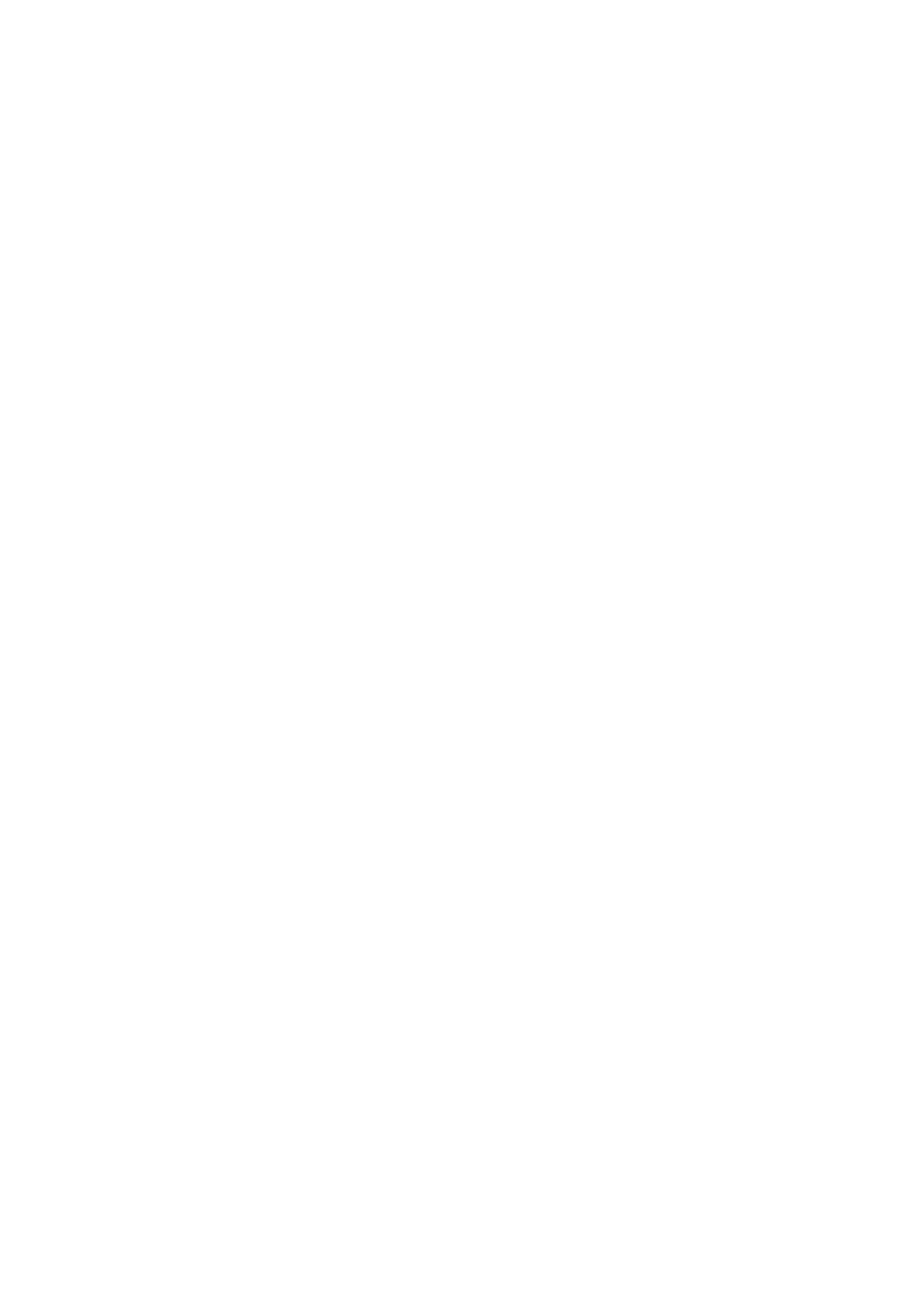read out by standard MINOS Hamamatsu M16 multianode photomultipliers. The coincidence of the two planes was timed with respect to a detector timing signal with a Brilliant Instrument BI200 time interval analyzer. Both detectors were operated at the Near Detector, then one was transported to the Far Detector. Measuring the relative time of muon tracks in the MINOS detector and auxiliary detector allowed the determination of the relative latency of the Near and Far detectors with 1 ns accuracy.

## *5.2. Old timing system quirks*

Using the upgraded timing equipment, MINOS was able to determine a number of unexpected quirks in the event timing. Absolute time, in the old system, was derived from a Truetime XL-AK GPS timing receiver. This receiver has a random offset with respect to GPS time that appears stable over time, but changes each time it is power cycled. This behaviour, under test conditions, is shown in figure 1. Our measurements indicate that we expect this GPS offset to have an RMS of about 60 ns (see figure 2.)

Over the 8 years of MINOS running, one or other GPS receiver was power-cycled on 29 occasions. Each period between power cycles was considered an independent measurement of the neutrino time of flight, with a random offset as described above. Considering only periods that contain at least 100 events at the far detector, in order to have a reasonable quality of fit, the data are divided into 19 datasets.

Figure 1: Offset between old GPS timing receiver and a good cesium atomic clock. Step changes occur when the GPS receiver is powercycled. Power cycles occurred automatically on the hour for most of the day. Offset from zero here is arbitrary.

#### *5.3. Two analysis methods*

The data were analyzed in two different ways. The first method, known as the "full spill approach" closely



Figure 2: Distribution of offsets of old GPS timing receiver with respect to GPS time. Offset from zero here is arbitrary.

follows the 2007 analysis [12]. The data at the near detector is used to form a high statistics prediction for the time distribution at the FD, and an unbinned maximum likelihood fit is performed to determine the time offset.



Figure 3: Fit to the far detector dataset in the "full spill" method.

The second method is known as the "wrapped batch" method. Exploiting the fact that the beam from the Main Injector is structured in six "Booster batches", each consisting of 81 consecutive 53 MHz RF bunches, separated by typically a five bunch ( $\sim 100 \text{ ns}$ ) gap, the data from each batch are overlaid to obtain a higher precision measurement of the location in time of the gap between batches.

The data from the ND and FD are fit separately to determine the location of the gap, then the fit results subtracted to obtain a measurement of the time of flight. This method is illustrated in figure 4.

The results from these two methods, for the 19 time periods between GPS power cycles, are shown in figure 5. One observes good agreement for both methods